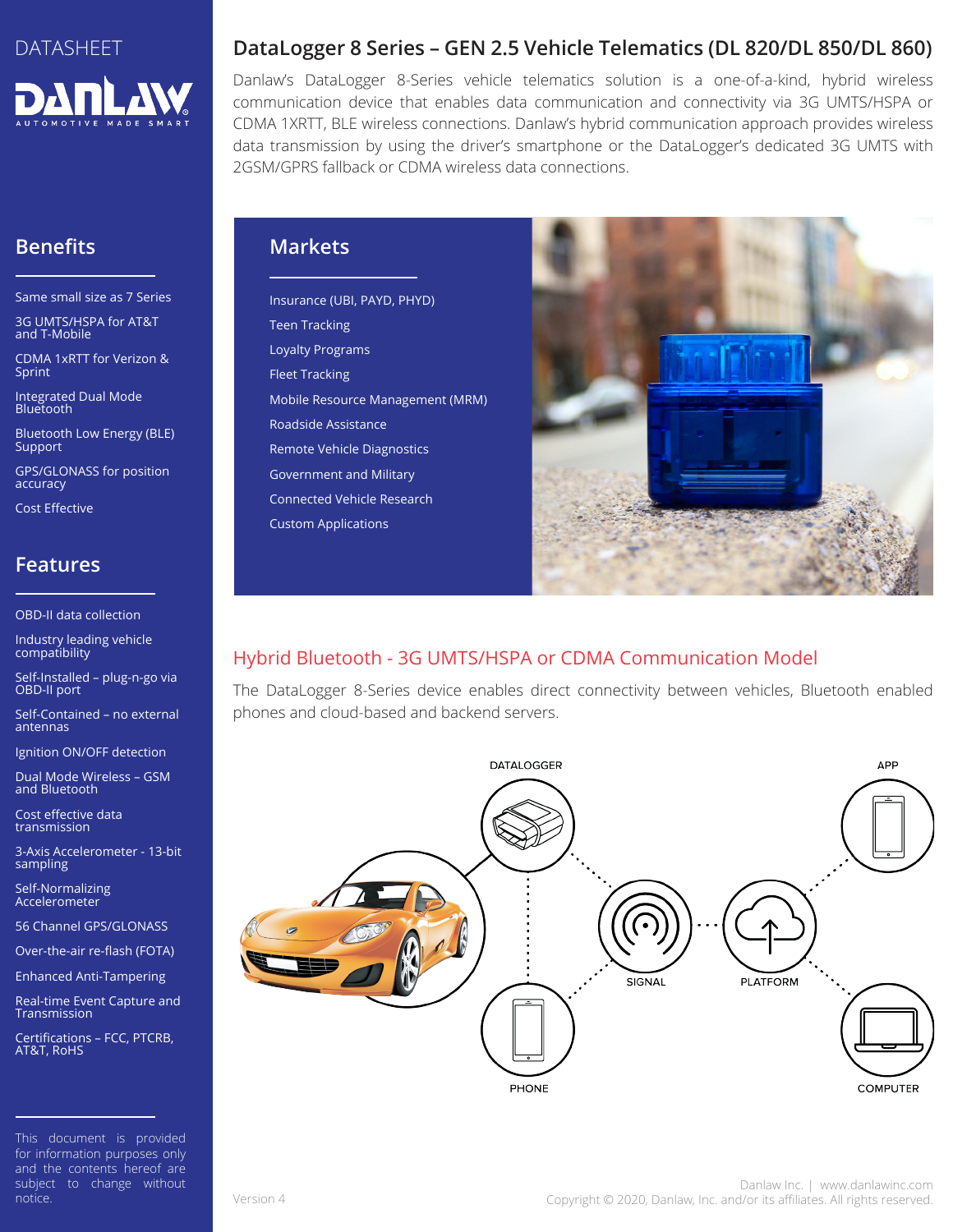# DATASHEET **DANLAW**

### **DataLogger 8 Series – GEN 2.5 (DL 820/DL 850/DL 860)**

| <b>Physical Characteristics</b>     | GEN 2.5 - DL 820/850 (CDMA)                                                                               | <b>GEN 2.5 - DL 860 (UMTS/HSPA/GSM)</b>                                                                                      |
|-------------------------------------|-----------------------------------------------------------------------------------------------------------|------------------------------------------------------------------------------------------------------------------------------|
| <b>Dimensions</b>                   | Ultra Compact (L = 43 mm, W = 46 mm, H = 23 mm)                                                           | Ultra Compact (L = 43 mm, W = 46 mm, H = 23 mm)                                                                              |
| Weight                              | 31.2 g(1.1 oz)                                                                                            | 32.1 g (1.13 oz)                                                                                                             |
| Environment                         | <b>IP64</b>                                                                                               | <b>IP64</b>                                                                                                                  |
| Temperature Range                   | -40°C to +85°C (operating), -40°C to +85°C (storage)                                                      | -40°C to +85°C (operating), -40°C to +85°C (storage)                                                                         |
| Humidity                            | 0% to 95% (non-condensing) (SAE J1455)                                                                    | 0% to 95% (non-condensing) (SAE J1455)                                                                                       |
| Shock, Vibration, and Heat          | SAE J1455, SAE J1211                                                                                      | SAE   1455, SAE   1211                                                                                                       |
| <b>Certifications</b>               |                                                                                                           |                                                                                                                              |
| Carrier Certifications              | FCC, PTCRB, DL850 Verizon, DL820 Sprint                                                                   | FCC, PTCRB, and AT&T Certified                                                                                               |
| <b>Environmental Certifications</b> | RoHS Compliant                                                                                            | RoHS Compliant                                                                                                               |
| <b>Electrical Characteristics</b>   |                                                                                                           |                                                                                                                              |
| Supply Voltage                      | 12V (min. 9V to max. 24V)                                                                                 | 12V (min. 9V to max. 18V)                                                                                                    |
|                                     | <4 mA Average (during Sleep mode)                                                                         | <4 mA Average (during Sleep mode)                                                                                            |
| <b>Current Consumption</b>          | <100 mA @ 12VDC (Data Upload)                                                                             | <100 mA @ 12VDC (Data Upload)                                                                                                |
| Voltage Protection                  | Over and Reverse Voltage, Load Dump (J1113/11),<br>Short Circuit, Transients (ISO 167502), ESD (J1113/13) | Over and Reverse Voltage, Load Dump (J1113/11),<br>Short Circuit, Transients (ISO 167502), ESD (J1113/13)                    |
| <b>Current Protection</b>           | Internal protection (2 amps)                                                                              | Internal protection (2 amps)                                                                                                 |
| <b>Vehicle Communication</b>        |                                                                                                           |                                                                                                                              |
| Protocol Support                    | GMLAN, FNOS, ISO 15765, ISO-9141-2, J1850<br>PMW,  1850 VPW, KWP-2000, ISO-14230-4                        | GMLAN, FNOS, ISO 15765, ISO-9141-2, J1850 PMW,<br>J1850 VPW, KWP-2000, ISO-14230-4                                           |
| Protocol Detection                  | Automatic vehicle protocol recognition                                                                    | Automatic vehicle protocol recognition                                                                                       |
| Ignition ON Detect                  | Automatic wake-up from sleep mode                                                                         | Automatic wake-up from sleep mode                                                                                            |
| Ignition OFF Detect                 | Automatic sleep mode on IGN OFF (saves power)                                                             | Automatic sleep mode on IGN OFF (saves power)                                                                                |
| <b>Wireless</b>                     | <b>CDMA2000 1xRTT</b>                                                                                     | 3G - UMTS/HSPA/GSM/GPRS                                                                                                      |
| Cellular                            | Dual-band CDMA2000 1xRTT 800 MHz/1900 MHz                                                                 | UMTS/HSPA/GSM/GPRS 800/850/1800/1900 MHz                                                                                     |
| Wireless Carrier Support            | Verizon (DL850), Sprint (DL820) and Aeris (DL850)                                                         | AT&T, T-Mobile, Rogers Wireless, Vodafone, etc.                                                                              |
| Output Power                        | Class 0 (24 dBm) @ 800 MHz<br>Class 1 (24 dBm) @ 1900 MHz                                                 | Class 3 (24 dBm) for WDCMA/HSDPA/HSUPA<br>Class 4 (33 dBm) @ 850 MHz for GSM/GPRS<br>Class 1 (30 dBm) @ 1900 MHz for DCS/PCS |
| Module RF Sensitivity               | 108 dBm typical @ 800 MHz<br>108 dBm typical @ 1900 MHz                                                   | 108 dBm typical @ 850 MHz<br>108 dBM typical @ 1900 MHz                                                                      |
| COMM                                | TCP/IP, UDP, FTP, HTTP                                                                                    | TCP/IP, UDP, FTP, HTTP                                                                                                       |
| <b>SMS</b>                          | Point-to-Point MO and MT SMS cell broadcast                                                               | Point-to-Point MO and MT SMS cell broadcast                                                                                  |
| Jamming Detection                   |                                                                                                           | <b>GSM</b> Jamming Detection                                                                                                 |
| Bluetooth                           | Bluetooth 4.0, BLE, Dual-Mode support, multi-<br>phone, Secure Simple Pairing, Serial Port Profile        | Bluetooth 4.0, BLE, Dual-Mode support, multi-phone,<br>Secure Simple Pairing (SSP), Serial Port Profile (SPP)                |
| Antenna                             | Internal built-in Bluetooth and CDMA Cellular                                                             | Internal built-in Bluetooth and HSPA Cellular                                                                                |
| <b>FOTA</b>                         | Firmware-Over-The-Air update for configura-<br>tion and device firmware and complete device               | Firmware-Over-The-Air update for configuration<br>and device firmware                                                        |
| <b>GPS</b>                          |                                                                                                           |                                                                                                                              |
| Receiver                            | 56-channel GPS receiver, GLONASS<br>Tracking: -162 dBm                                                    | 56-channel GPS receiver, GLONASS<br>Tracking: -162 dBm                                                                       |
| Antenna                             | Internal built-in                                                                                         | Internal built-in                                                                                                            |
| Cold Start                          | <29 seconds TTFF Sensitivity -148 dBm                                                                     | <29 seconds TTFF Sensitivity -148 dBm                                                                                        |
| <b>Hot Start</b>                    | <1 second Sensitivity -148 dBm                                                                            | <1 second Sensitivity -148 dBm                                                                                               |
| Data Acquisition Rate               | Typical 1 Hz                                                                                              | Typical 1 Hz                                                                                                                 |
| Accuracy                            | Position 2.5 m CEP                                                                                        | Position 2.5 m CEP                                                                                                           |
| A GPS                               | AssistNow™ Autonomous (no data usage cost)                                                                | AssistNow™ Autonomous (no data usage cost)                                                                                   |
| Anti-Jamming                        | Integrated GPS anti-jamming                                                                               | Integrated GPS anti-jamming                                                                                                  |
| <b>Accelerometer</b>                |                                                                                                           |                                                                                                                              |
| 3-Axis                              | X, Y, Z output                                                                                            | X, Y, Z output                                                                                                               |
| Output Resolution                   | +/- 2, 4, 8, 16 g (13 bit sampling max.)                                                                  | +/- 2,4,8,16 g (13 bit sampling Max)                                                                                         |
|                                     | Self-Calibrating, Auto-Normalization of the data to                                                       | Self-Calibrating, Auto-Normalization of the data                                                                             |
| Auto-Normalization                  | the vehicle's direction of motion                                                                         | to the vehicle's direction of motion                                                                                         |
| Misc.                               |                                                                                                           |                                                                                                                              |
| Installation                        | Self-Installed (10 sec or less)                                                                           | Self-Installed (10 sec or less)                                                                                              |
| Data Collection Interval            | Configurable (1 Hz max.)                                                                                  | Configurable (1 Hz Max)                                                                                                      |

This document is provided for information purposes only and the contents hereof are subject to change without notice.